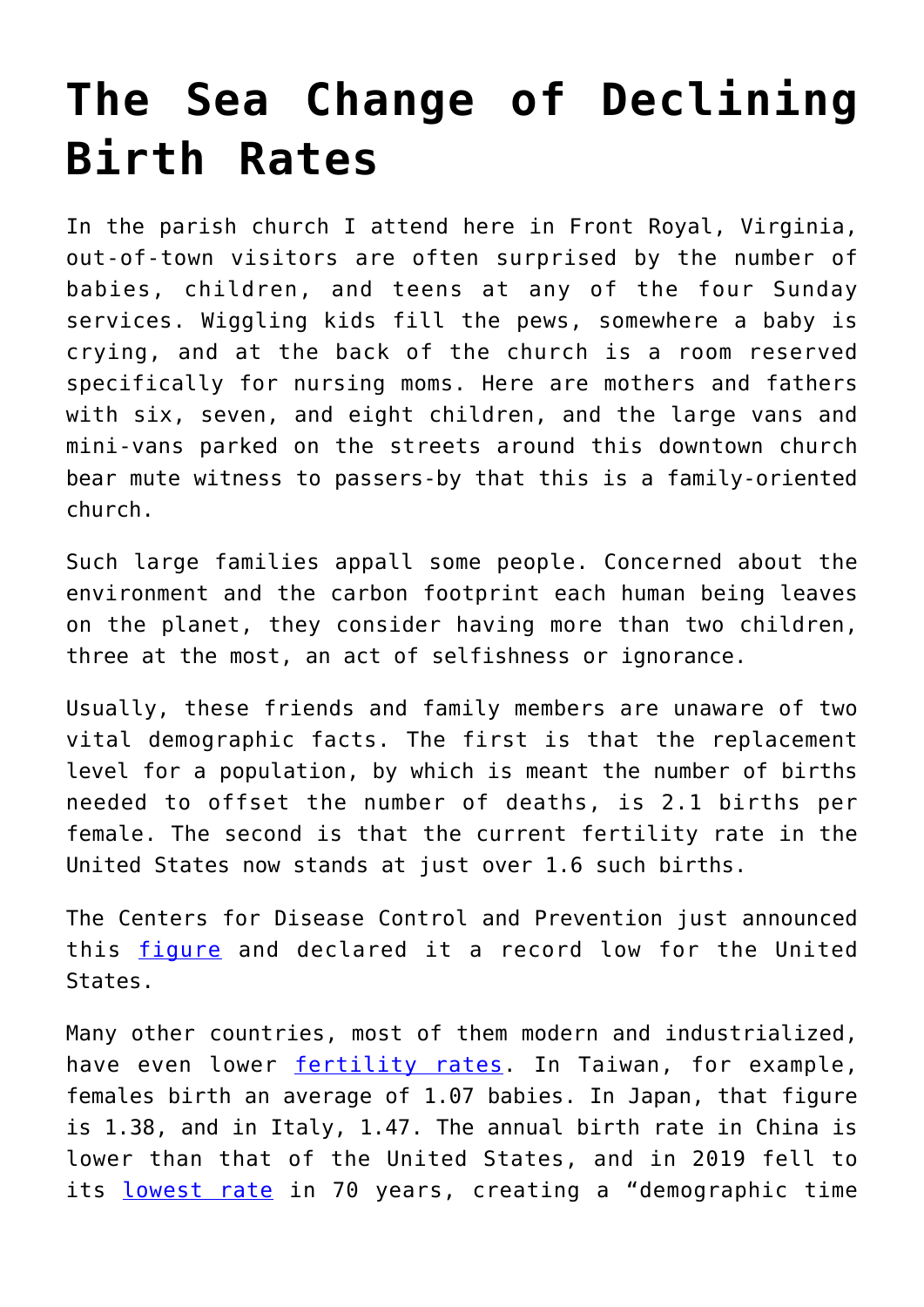bomb."

And though the world's population continues to increase, with women in developing countries having more babies than their counterparts in fully industrialized nations, demographers see this trend rapidly coming to an end. From 1950 to 2017, the global fertility rate was nearly halved, falling from 4.7 to 2.4, Health and Science correspondent James Gallagher [reports](https://www.bbc.com/news/health-53409521) for BBC News. Analysts project it will drop to 1.7 by 2100.

In this same article, Gallagher gives readers a succinct description of why this reduction in births will have profound negative effects within the  $21^{st}$  century. Chief among these is the shifting demographics between young and old. Human beings around the planet are living longer than ever before, and sooner than we may believe possible, there will be far more old people than young. These elderly populations will need care and various social programs, which will in turn place an enormous financial burden on younger generations.

Fewer young people also means fewer workers. Here technology and robotics may lend a hand in overcoming some of these shortages, as is already the case in low birth-rate countries like Taiwan and Japan, but it is difficult to imagine such advances will fully replace human labor.

This decline in fertility rates has primarily resulted from birth control practices and changing perceptions of women's role in the workplace. As Gallagher points out, the widespread use of contraceptives, greater educational opportunities for females, and an increase in women working outside the home have decreased the number of babies being born. Shifting views of traditional family life, I suspect, are also a factor, particularly in industrialized countries. Whereas in agrarian societies children are regarded as assets, post-modernist culture all too often sees them as financial liabilities.